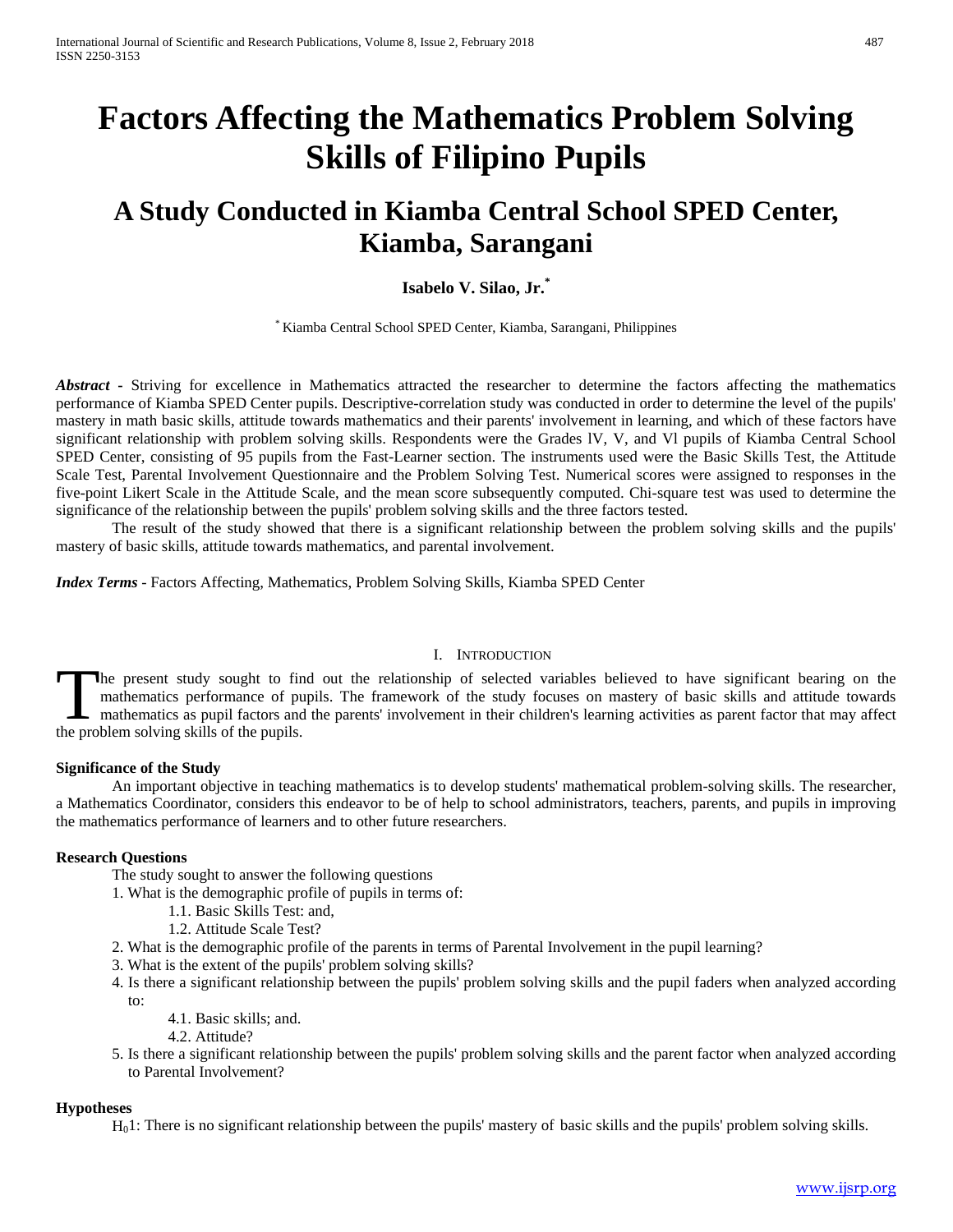International Journal of Scientific and Research Publications, Volume 8, Issue 2, February 2018 488 ISSN 2250-3153

- H02: There is no significant relationship between the pupils' attitude towards mathematics and the pupils' problem solving skills.
- H03: There is no significant relationship between parental involvement and the pupils' problem solving skills.

#### **Definition of Terms**

For better understanding of the concepts and terms in this study, the following words are defined operationally.

*Attitude* is used to mean the pupil's interest in mathematics, like or dislike of the subject. In this study, it was measured using the Attitude Scale Test. A pupil's attitude may be highly positive, positive, fair, negative or highly negative.

*Basic skills*, operationally is used to refer to the pupil's ability to use the four fundamental operations in whole numbers, decimals, fractions, and percentage. In this study, it was measured with the Basic Skills Test.

*Parent Involvement* is used to refer to the activities and behavior of parents that support the pupils' learning process.

*Performance level* is the quotient of the grade IV, V, and VI pupils' score divided by the perfect score and then multiplied by 100. This is then categorized as Mastered, Nearly Mastered, and Not Mastered based on the standard set in the National Achievement Test given annually to Grades III and VI.

*Problem solving* is the process used to obtain a solution to a mathematics question. In this study, it is measured with the Problem Solving Test.

*Pupil Factors* refer to the characteristics or attitudes of the pupils that influence them to develop or hinder their mastery of the basic mathematics skills.

*SPED Center pupils* are the Grades IV, V, and VI pupils belonging to SPED Fast-Learner section of Kiamba Central School SPED Center.

# II. REVIEW OF RELATED LITERATURE

### **Related Local Studies**

Buan (1997) tested other variables possibly related to mathematics achievement and attitude. It was aimed to compare the effects of cooperative and individualistic instructions on student's achievement in mathematics and their attitude towards the subject. It was found that there is a significant difference in the pre-test and posttest scores of the cooperative group in the achievement test and attitude scale. In the individualistic group there is a significant difference in the pre-test and post-test achievement scores only but there is no significant change in attitude scores.

Angay's (1998) research work on pupils' difficulties in basic operations involving fraction concluded that the pupils performed poorly in the four fundamental operations of fractions. Moreover, the finding showed that there is a significant difference between the pupils' achievement and their parents' educational attainment.

According to Lucero (1999), parental involvement was significantly correlated with both pupils' mathematics achievement and attitudes. Mathematics achievement was significantly correlated with both father's education and mathematics attitudes; while mathematics attitude was significantly correlated with parents' monthly income.

Bigornia (2000) determined the factors affecting the mathematical proficiency level of Grade VI pupils. Teacher competence, pupils' background and communication skills were found to have highly significant relationship with pupils' mathematics achievement.

A study conducted in Lanao del Norte by Caliao (2000) aimed to determine the factors associated with the pupils' ability to solve problems in mathematics by associating pupils' mathematics achievement with the following factors: home environment, quality of mathematics instruction received by the pupils, pupils' attitude towards mathematics, mental ability, and reading comprehension ability. The factors identified to be significantly associated with the pupils' mathematics achievement were the following: fathers' education, neighbours, friends and relatives who took care of the child, buying things of educational value, teachers' profile such as number of math seminars attended, number of years in teaching math, number of awards received, lesson plan preparation, teachers' activity like conducting review classes, coaching during math competitions, encouraging and supporting pupils to participate in math competitions and the number of skills taught, mothers' hours spent at home and at work, mental ability, and reading comprehension.

Montecalvo (2000) assessed the problem solving skills and attitude in Mathematics of Grade Six pupils in Linamon District, Division of Lanao del Norte during the school year 1999-2000. Results show that majority of the pupils had average performance in problem solving skills along fractions, decimals, and percentage. Likewise, they had a fair attitude level towards mathematics and perceived that mathematics is useful for problems in everyday life. Furthermore, significant relationship existed between pupils' performance in problem solving skills test and type of school as well as pupils' average grade in Mathematics. Finally, no significant relationship existed between pupil's performance in problem solving skills test and the following pupil-related factors, namely: family income, size of family, and attitudes toward mathematics.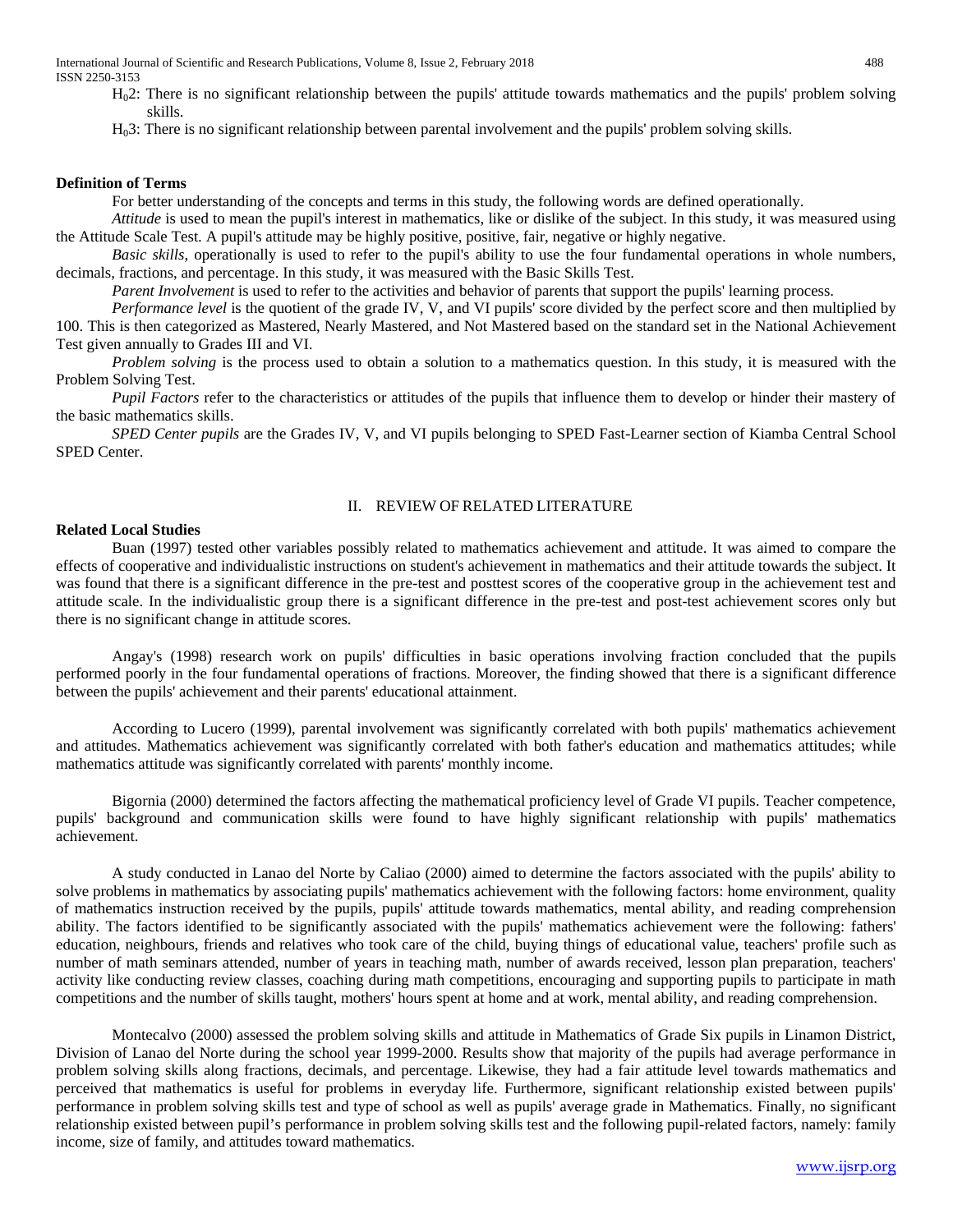International Journal of Scientific and Research Publications, Volume 8, Issue 2, February 2018 489 ISSN 2250-3153

Cañete's (2002) study determined the teacher and pupil factors affecting problem solving difficulties in mathematics. It concluded that pupils had satisfactory performance in basic skills test and fair attitude toward Mathematics but low performance in Problem solving achievement test. A significant relationship existed between pupils' problem solving skills in Mathematics and some teacher factors, namely, educational qualification, and possession of master's units/degree, specialized training, performance rating and strategies in teaching math. No sufficient evidence was seen to show significant relationship between pupils' skills in Mathematics and the pupil factors, mothers' educational attainment and family annual income.

Silva et al (2006) investigated the factors associated with non-performing Filipino students in mathematics in selected accredited schools in the Philippines (private and public institutions from Metro Manila and provinces). Results showed that, though the students have average mental ability, they encounter difficulties attributed to reading deficiencies and learning styles.

Lee-Chua (2006) discussed efforts spearheaded by various groups to develop a successful problem-solving culture. "We have learned to focus on certain critical variables". According to the researcher, these variables include: extensive parental support, early exposure, mental toughness, excellent master teachers, and good textbooks.

Alvaera, Bayan, & Martinez (2009) of De LaSalle University, Manila, conducted study intended to determine whether parental involvement and autonomy (mothers and fathers), and teaching approach can predict public school students' achievement as measured by the general average grades of students. In determining which variable has a significant relationship with student achievement, it showed that mother involvement was significantly related with the students' academic achievement. Of all the predictors of achievement used by the researchers, it was only mother involvement that had significantly predicted student achievement. This does not mean that teaching approach, father involvement, father autonomy and mother autonomy does not contribute in predicting achievement. This simply implies that their contribution in the achievement of the students is not as significant as compared to the contribution of mothers' involvement. The current study focuses on academic achievement as measured by the general average grade of the student from the previous grading period. It has been well established how academic achievement is influenced by a particular factor. Parents' involvement in the child's schooling like assisting the child's in making their assignments explains much the grade of the child. It was concluded in the study that only mother involvement can predict students' achievement.

Rondez (1997) studied grade six pupils in Iligan City wherein she attempted to associate high achievement in mathematics with the following factors: home environment, quality and quantity of math instruction received by pupils, and pupils' attitude towards math. The factors significantly associated with high achievement in math are the following: pupil respondents' father's educational attainment, number of influencing household member, seminars attended and math awards received by the teacher respondents, and pupils' attitude towards math. This indicated that pupils' academic achievement not only in Mathematics but also with other subjects is greatly influenced by other factors not only pupil and parent factors.

# **Related Foreign Studies**

#### *Basic Skills*

According to Lightner (1999), researches show an abundance of people have voiced fears in regard to the socioeconomic impacts resulting from the low academic skills of today's employees. Studies also recognize the workplace trend, of demanding ever increasing levels of mathematics, communication, and science skills from the employees.

Gallo & Johnson (2008) administered a test of basic math skills to 696 students enrolled in various college economics courses in order to understand the factors influencing a student's ability to apply basic math skills in practical settings. Students with strong elementary math skills perform significantly better in applied contexts and that taking more math classes in college improves a student's ability to apply mathematics substantially. One of the major conclusions of their paper is that among the controls for mathematical background, mastery of very elementary math skills as measured by performance on their administered exam is of utmost importance. The results of their research pointed out that a substantial number of students lack the mastery of very elementary math concepts. Hence, they suggested that professors identify students with weak basic math skills early on so that some type of remediation can be done to bring these students up to par (Gallo & Johnson, 2008).

According to Math Fluency (2011), educators and cognitive scientists agree that the ability to recall basic math facts fluently is necessary for students to attain higher-order math skills. The implication for mathematics is that some of the sub-processes, particularly basic facts, need to be developed to the point that they are done automatically. If this fluent retrieval does not develop then the development of higher-order mathematics skills- such as multiple-digit addition and subtraction, long division, and fractions - may be severely impaired. Indeed, studies have found that lack of math fact retrieval can impede participation in math class discussions, successful mathematics problem-solving, and even the development of everyday life skills. And rapid math-fact retrieval has been shown to be a strong predictor of performance on mathematics achievement tests.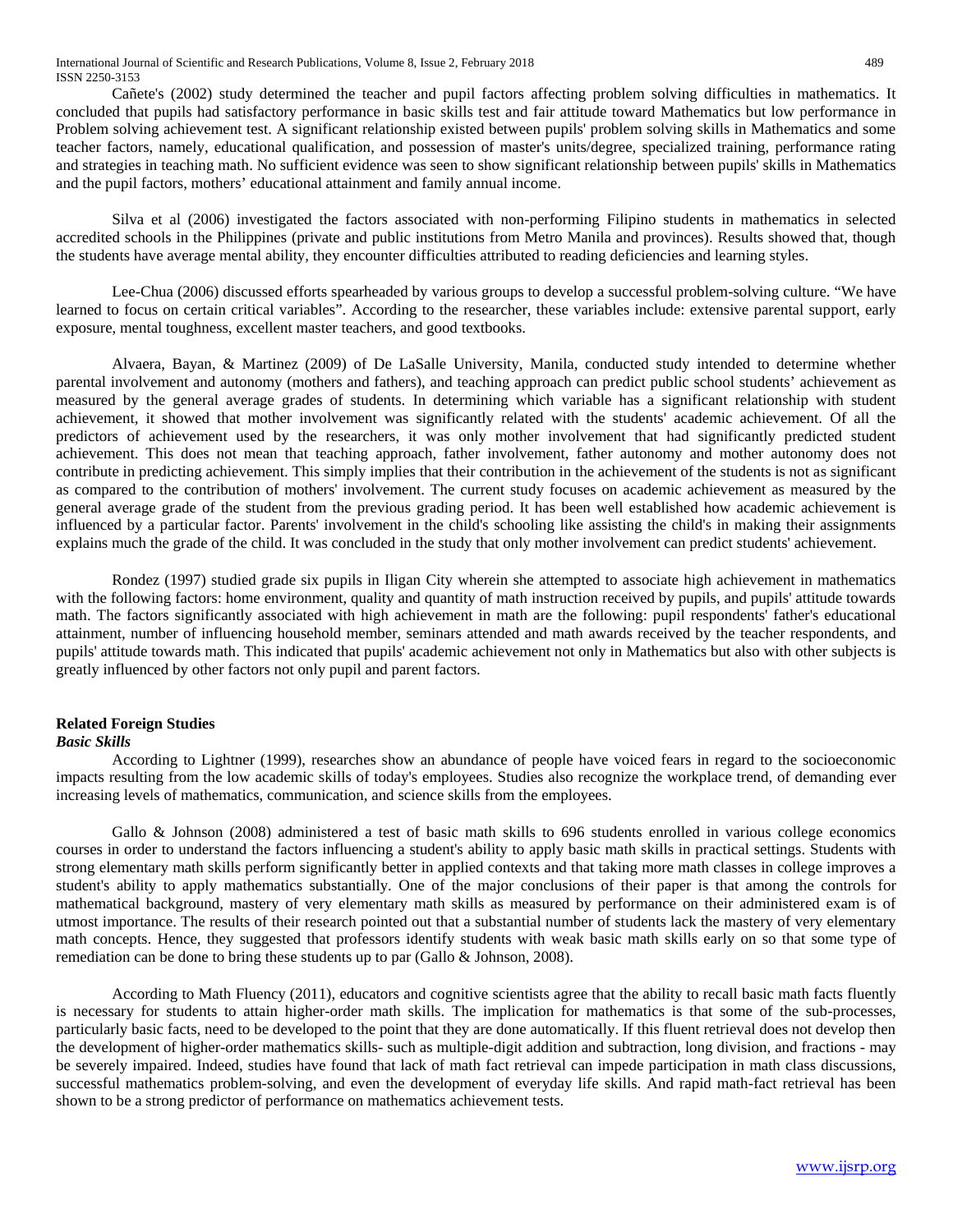#### *Attitude*

Little consensus exists in the research literature concerning the relationship between attitude toward mathematics and achievement in mathematics. The variable "attitude" is one of the most potent factors that relates to achievement. In general, attitudes, beliefs and emotions are the major descriptors of the affective domain in mathematics education. Rather than attempt to explain all the components of the affective domain, mathematics educators have traditionally taken the relationship between attitude towards mathematics and achievement in mathematics as their major concern (Ma & Kishor, 1997). Also, Gomez-Chacon (2000) found that one of the variables with most influence on mathematics teaching and learning relate to the pupils' attitude, their perspective on the world of mathematics, and their social identity. Nicolaidou & Philippou (2003) explored the relationship between attitude towards mathematics, self-efficacy beliefs and problem solving and achievement of fifth-grade pupils and found significant relationship between attitude and achievement. Ignacio et al (2006) analyzed the beliefs, attitudes, and emotional reactions that students experience in the process of learning mathematics. The aim was to be able to demonstrate that the existence of positive attributes, beliefs, and attitudes about themselves as learners are a source of motivation and expectations of success in dealing with this subject. Basing on the results of his finding, he recommended establishment of projects and programs of prevention and intervention in difficulties of mathematics learning, and of emotional education in this area of knowledge. The aim will be to stimulate the attraction and taste for mathematics, and to improve attitudes, beliefs, and the emotional reactions that pupils experience when they are learning it.

Tella (2007) investigated the impact of motivation on students' school academic achievement in mathematics in secondary schools. The result indicates significant difference when extent of motivation was taken as variable of interest on academic achievement in mathematics based on the degree of their motivation. Highly motivated students perform better academically than the lowly motivated students. The issues of motivation of students in education and the impact on academic performance are considered as an important aspect of effective learning. However, a learner's reaction to education determines the extent to which he or she will go in education. The impact of motivation on education of mathematics of a child cannot be undermined.

According to Effandi & Normah (2009), students' attitudes towards mathematics are closely related to their attitude towards problem-solving in general; negative attitudes need to be overcome, so that students will not suffer from poor problem-solving skills later in life. Olatunde (2010) opined that the process of learning depends not only on family factors but also of students' personal characteristics that are naturally correlated with family characteristics but have an effect on their own. Therefore, in order to analyze achievement, some students' personal characteristics must be taken into account.

The research of Mohd, Mahmood & Mohd (2011) entitled "Factors that Influence students in Mathematics Achievement" revealed that there is significant relationship between the level of patience towards problem-solving and mathematics achievement. It also reflects that there is significant relationship between attitude towards problem solving and mathematics achievement. On the other hand, the finding shows that there is no significant relationship between the level of confidence and willingness towards problem solving and mathematics achievement. This research also reflects that there is significant relationship between attitude (patience, confidence and willingness) towards problem solving and mathematics achievement.

According to Manoah (2011), attitude towards mathematics has been considered an important factor in influencing participation and success in mathematics. In their study "Influence of attitude on performance of students in mathematics curriculum", it is worth noting that the independent variable (Attitude) for girls and boys had significant association with dependent variable (Mathematics Test.).

#### *Parental Involvement*

According to Hoover-Dempsey & Sandler (1995), parental support for student achievement as well as parental involvement in school activities has had positive impact in student academic success. A review of Walberg & Paik (2000) on dozens of studies had shown that home environment has a powerful effect on what children and youth learn within and outside school. This environment is considerably more powerful than the parents' income and education in influencing what children learn in the first six years of life and during the twelve years of primary and secondary education. They stressed that one major reason that parental influence is so strong is that from infancy until the age of 18, children spend approximately 92% of their time outside school under the influence of their parents.

According to Henderson & Mapp (2002), the evidence is consistent, positive, and convincing: families have a major influence on their children's achievement in school and through life. Studies have linked parental involvement with student benefits of higher grades and test scores, enrollment in more challenging academic programs, increases in the number of classes passed and credits earned, better attendance.

Rongjin & Leung (2002) studied the parental influence on Chinese children's mathematics teaming and found out that parents held very high expectations for their children's education and highly involved themselves in their children's mathematics, irrespective of their educational background and social economic status.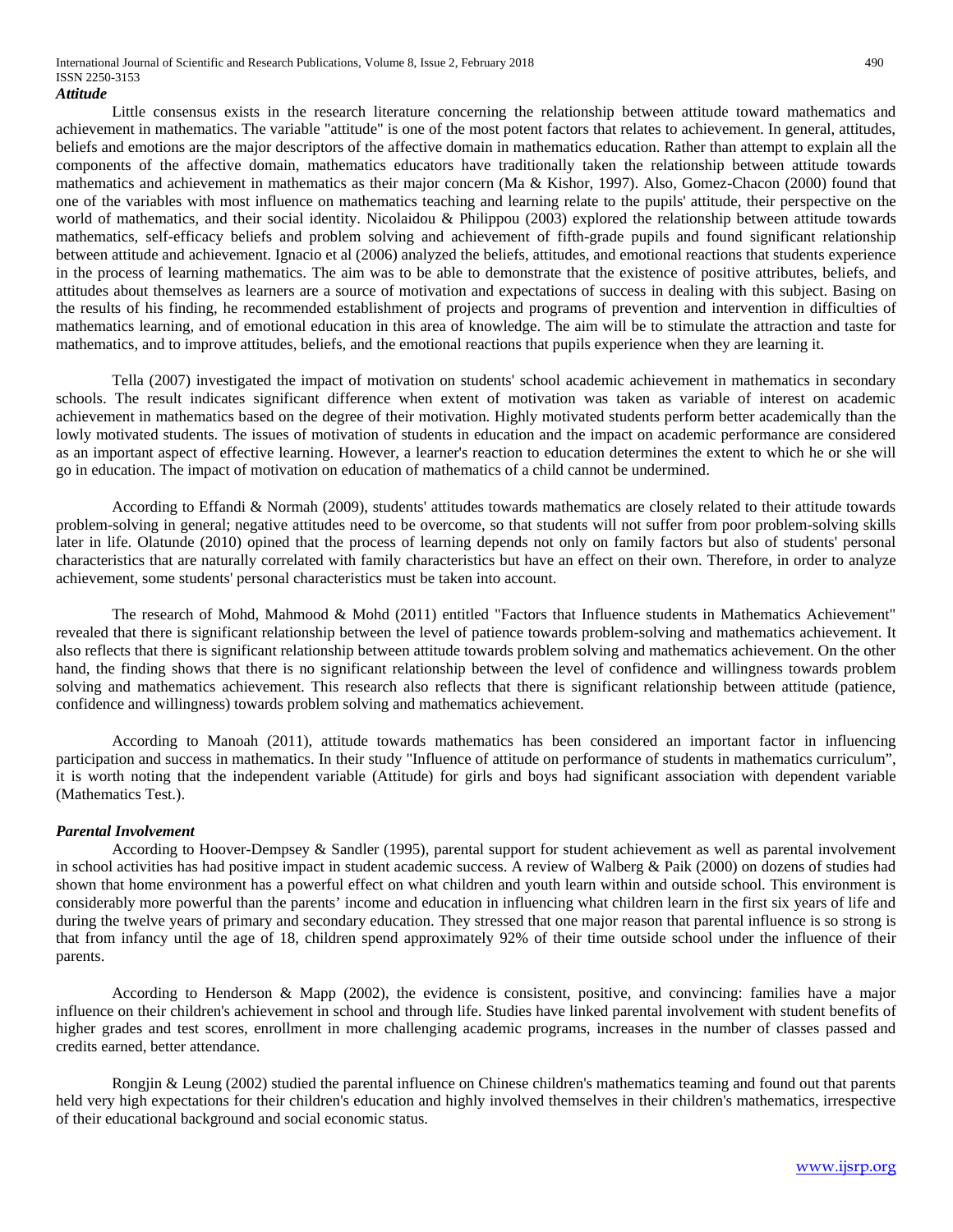Cai (2003) investigated the roles parents in the United States of America and parents in the People's Republic of China play in their children's mathematics leam1ng. It also examined the relationship between parental involvement and students' mathematical problem-solving performance. The results of this study support the argument, from a broader cross-national perspective, that parental involvement is a statistically significant predictor of their children's mathematics achievement. Cross-nationally, Chinese parents seemed to play a more positive role than do the US parents (Cai, 2003).

Deutscher & lbe's (2004) project examined the role that parent involvement has on 7tt1 through 11th graders in a large rural area in Southern California. Various types of parent involvement were assessed, including volunteering, home involvement, attending parent classes, school political involvement, talking to staff, talking to teachers, etc. Academic performance was measured by STAR test scores and by grades. Overall, the results indicated that those who did the self-report survey, went to the parent class, or were involved in more home-type involvement (such as checking child's planner, talking to child at home about school-related topics, or engaging in educational activities outside of school) had children that performed better in various areas of the STAR test or had better grades. Parent involvement has been shown to be an important variable that positively influences children's education.

Cao et al (2006) conducted an investigation that explored the differences and similarities in parents' influence on students' mathematics learning as perceived by different groups of students in China and Australia. The result showed that parents play an important role in influencing students' mathematics reaming, but parents from different cultural backgrounds and in different societies may influence their students' reaming differently. (Cao et al, 2006).

According to Jackson & Eipstein (2006), over the past 15 years, there has been a simultaneous increase in the attention given to the role of parental involvement in education. Federal, state, and local governments have mandated that districts make efforts to involve parents. However, there has been no research as to the roles these curricular materials actually afford for parents with regard to their children's homework.

The Australian Council for Educational Research (2008) reported that literature review indicates that strong partnerships between schools, parents, businesses and local community organizations can make a significant difference to outcomes for young people. Research shows a range of positive outcomes associated with school-community partnerships, including increased skills, greater engagement with learning, more positive attitudes, and improved transitions into the workforce, further education or training (Schools First, 2008).

Olatoye & Agbatogun (2009) stated that the term "Parent involvement includes several different forms of participation in education and with schools and that experts in the field agree about the importance of linkages between families and school. Their study that investigated the achievement of pupils in the public and private primary schools in mathematics and science showed that showed that parental involvement is an important predictor of mathematics and science achievement. Also, Le Faivre's (2009) final report stressed that parent involvement in mathematics and the positive behaviors and skills parents can foster in the home to help students succeed in mathematics.

A new study by researchers at the University of Leicester and University of Leeds has concluded that parents' efforts towards their child's educational achievement is crucial – playing a more significant role than that of the school or child. The researchers found that parents' effort is more important for a child's educational attainment than the school's effort, which in turn is more important than the child's own effort (De Fraja & Zanchi, 2010). Finally, Bouffard & Weiss (2011) in the Harvard Family Research Project remarked: "Thanks to decades of high-quality research, there remains little doubt that families play a crucial role in their children's school success".

### III. METHODOLOGY

This section presents the research design, instruments, procedure, and statistical tools of the study.

# **The Research Design**

This study employed the descriptive-correlational method of research; descriptive since it examined the profile of parents and the pupils' attitude towards mathematics, and their level of performance in basic skills; correlational since it looked into the possible relationship between pupils and parent factor and pupil performance in mathematics problem-solving. According to Calmorin and Calmorin (2005), descriptive correlational method is appropriate to use if relationship between variables are to be measured.

### **Respondents of the Study**

The respondents of the study consisted of the entire population of the Grades IV, V & VI SPED-FL classes enrolled during the SY 2011-2012 in Kiamba SPED Center, West Kiamba District, Sarangani Province, composed of 29 pupils, 34 pupils, and 32 pupils respectively. The total population was composed of 95 pupils.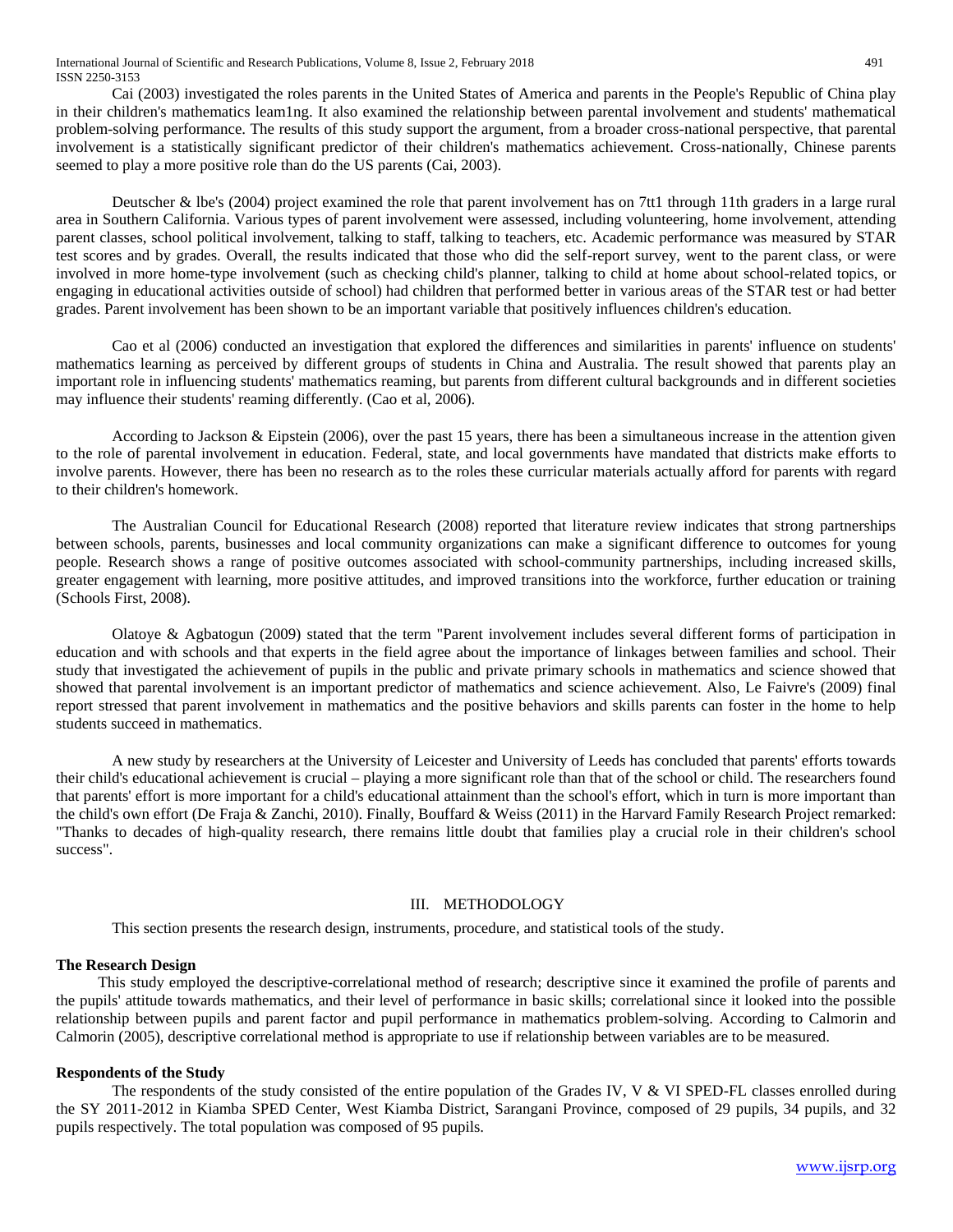#### **The Research Instruments**

Four instruments were used to collect data in this study: Basic Skills Tests; the Problem Solving Test; Mathematics Attitude Scale; and, Parental Involvement Questionnaire (PIQ). The Basic Skills Test and Mathematics Attitude Scale were designed to evaluate the profile of pupils in terms of mastery of basic skills and attitude towards mathematics; the PIQ was used to determine the profile of the pupils' parents in terms of parental involvement; and, the problem solving test assessed the level of the pupils' problem solving skills.

To measure the basic skills and problem solving skills of the pupils in mathematics, the Basic Skills Test and Problem Solving Tests for each grade level were developed by the researchers based on the required competencies prescribed by the Department of Education and with reference to the mathematics textbooks issued by the DepEd. Both tests included the comprehension of fundamental operations, i.e., addition, subtraction, multiplication, and division of whole numbers, fractions, and decimals, and percentage. Geometry, measurement and graph competencies were included in the Problem Solving tests. The number of items was based on the average length of the Division Mathematics Pretests & Post-tests and Diagnostics tests that were being administered. The Basic Skills Test and Problem solving test were multiple-choice objective tests with four options A, B, C, and D. Each item has one correct option (the key) and three distracters. The correct option attracts 1 mark and the total mark obtainable is 40.

The Mathematics Attitude Scale was adapted from Snow (2011). It was composed of 20 items and contained the most frequently-referenced math interest inventories identified that were deemed useful. It was designed to develop a math interest measure intended for elementary grade, theoretical in design, and showed evidence of psychometric properties for mathematics. All items therein evidenced adequate inter-correlations with the other items on the measure. An internal consistency analysis conducted for each factor (i.e., Emotion, Value, Knowledge, and Engagement) evidenced coefficients with acceptable ranges for a screening measure; an internal consistency reliability coefficient of .916 for the overall score. Identifying students that are interested in mathematics at a young age is crucial because early identification can foster interest and develop achievement in the future. According to Schunk et al (2008), interest is a motivational variable that is linked with educational attainment in that students are more likely to engage in an academic activity, pay more attention, and generate higher performance's if they are interested in the topic (Snow, 2011). A five-point scale was used. The mean score indicated the pupil's level of attitude towards the subject mathematics based on the following scale: 5 - Highly Positive (HP), 4 - Positive (P), 3 - Fair (F), 2 - Negative (N), and 1 - Highly Negative (HN).

The Parental Involvement Questionnaire was adapted from Cao et al (2006). It was called Perceived Parental Influence Scale (PPI). It was assumed that parental influences could be categorized into direct involvement and indirect involvement, and the instrument was designed to measure the pupils' perceptions of both. The dimensions of perceived direct parental involvement included mother's and father's assistance with homework and help with difficult mathematics problems. The dimensions of perceived indirect involvement investigated included mother's and father's attitude towards mathematics, encouragement, and expectations of pupil's achievement. The instrument was intended for elementary pupils and consisted of 16 items, eight measuring mother's influence on mathematics teaming as perceived by the pupils, and eight measuring father's influence. The five-point Likert scale was used. For each statement, pupils were asked to indicate whether they "Strongly Agree (SA)", "Agree (A)", "Disagree (D)", or "Strongly Disagree (SD)". The reliability analysis of the 16 items of the scale showed that the reliability coefficient (Cronbach Alpha) was 0.876 (Cao et al, 2006).

#### **Statistical Tools**

To enable the researcher to present and summarize the data in accordance with the objectives set in the study, the following statistical treatments were used.

The demographic profile of the pupil factors Attitude and Mastery of Basic Skills and the parent factor In terms of Parental Involvement were determined using the frequency, percentage distribution, mean, and weighted mean.

The pupils' mean score in the Mathematics Attitude Scale were described using the following description and scale: 5 - Highly Positive (HP), 4 - Positive (P), 3 - Fair (F), 2 - Negative (N), and 1 - Highly Negative (HN). Each positive item received a score based on points.  $A = 5$ ,  $B = 4$ ,  $C = 3$ ,  $D = 2$ , and  $E = 1$ . The scoring for each negatively-phrased, i.e., items 4 and 11 was reversed, i.e.,  $A = 1$ ,  $B = 2$ ,  $C = 3$ ,  $D = 4$ , and  $F = 5$ .

The pupils' mean score in Basic Skills Test and Problem Solving Test were described using the National Achievement Test Result Scale. The following were its bracket and descriptions: 75 percent - up – Mastered, 50 percent - 74 percent – Nearly Mastered, and 0 - 49 percent – Not Mastered.

Analysis of the data on the Parental Involvement Questionnaire was done by calculating the mean score of each pupil on the PIQ. To achieve this, numerical scores were assigned to five response options given to each item on the Parental Involvement Questionnaire. The description and scale were: Strongly Agree = Highly Positive (HP) - 5; Agree = Positive - 4; Undecided = Fair - 3;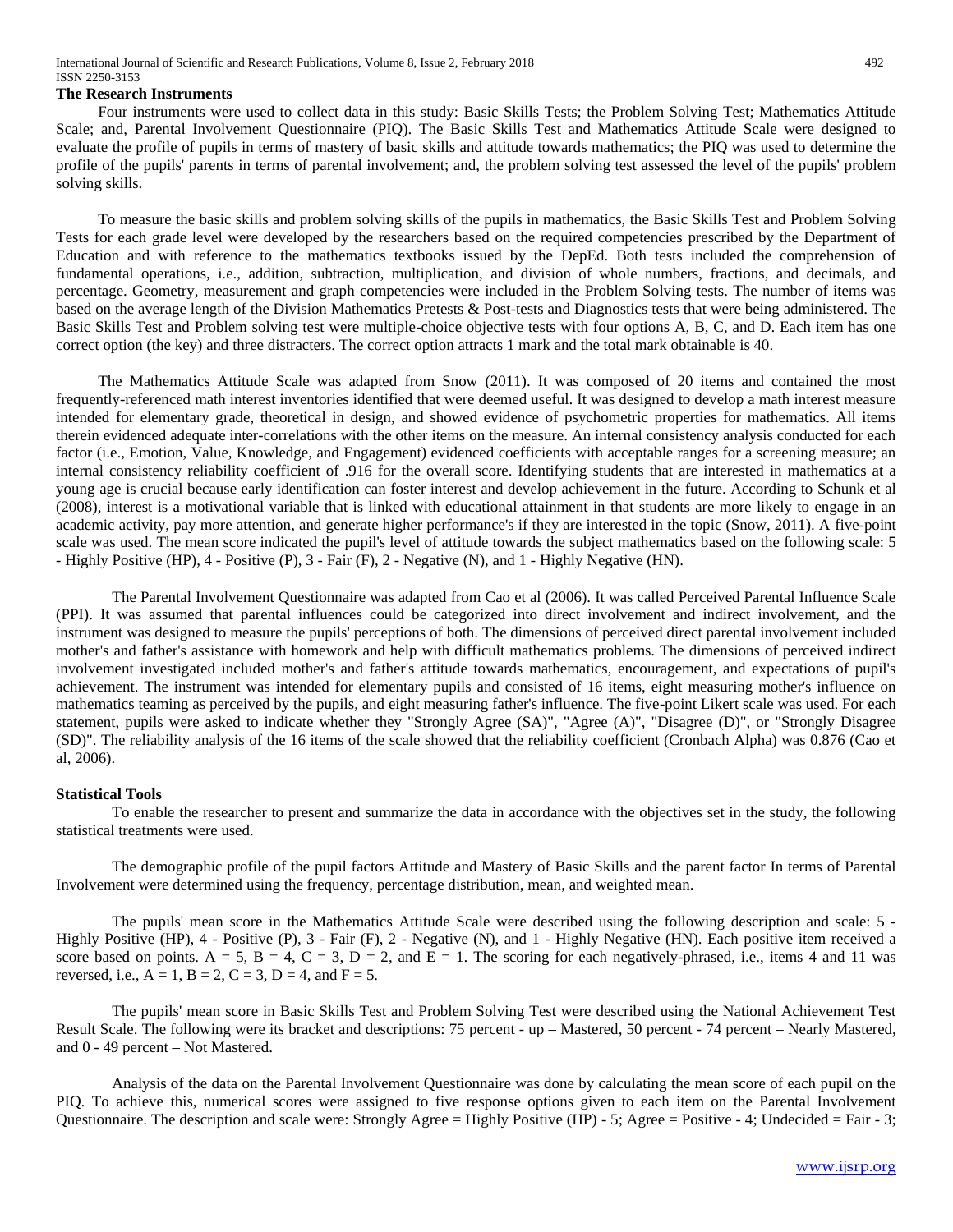Disagree = Negative - 2; Strongly Disagree = Highly Negative - 1. The mean scores computed to determine the level of the pupils' parent involvement.

Chi-square test was used to determine the significant relationship between the pupils' problem solving skills and: 1) mastery of basic skills; 2) attitude towards mathematics; and, 3) parental involvement.

## IV. PRESENTATION AND ANALYSIS OF DATA

#### **Demographic Profile of Pupils in Terms of Basic Skills and Attitude Scale**

Table 1 was designed to answer the question on the demographic profile of pupils in terms of basic skills. It showed that among the 95 pupils, 14 pupils or 15 percent of the pupil respondents had mean of 32.14 out of the 40 items given in the test answered correctly or got 80.36 percent correct responses. This group had Mastered the basic skills. This table also revealed that 46 pupils, which represent 48 percent of the total population, had Nearly Mastered the basic skills, obtaining a mean score of 23.80. This second group of pupils got 59.51 percent of the total items correctly. Thirty-five pupils or 37 percent of them have Not Mastered the basic skills. They correctly answered 37.85 percent, which means that 62.15 percent of the questions were incorrectly answered.

| <b>Factors</b>         | No. of<br><b>Pupils</b> | $%$ of<br>pupils | Mean     | Weighted<br><b>Mean</b> | $\frac{0}{0}$ | Proficiency/<br><b>Attitude</b><br>Level |  |  |
|------------------------|-------------------------|------------------|----------|-------------------------|---------------|------------------------------------------|--|--|
| <b>Basic Skills</b>    |                         |                  |          |                         |               |                                          |  |  |
| Mastered               | 14                      | 15               | 32.14    | 449.96                  | 80.36         | Mastered                                 |  |  |
| Nearly<br>Mastered     | 46                      | 48               | 23.80    | 1094.80                 | 59.51         | Nearly<br>Mastered                       |  |  |
| <b>Not</b><br>Mastered | 35                      | 37               | 15.14    | 529.9                   | 37.85         | <b>Not Mastered</b>                      |  |  |
| Total/<br>Average      | 95                      | 100              | 23.70    | 21.84                   | 55%           | <b>Nearly</b><br><b>Mastered</b>         |  |  |
| <b>Attitude</b>        |                         |                  |          |                         |               |                                          |  |  |
| Highly<br>Positive     | 1                       | 1.05             | 4.75     | 4.75                    | 95.00         | Highly<br>Positive                       |  |  |
| Positive               | 26                      | 27.37            | 3.75     | 97.5                    | 75.00         | Positive                                 |  |  |
| Fair                   | 58                      | 61.05            | 3.04     | 176.32                  | 60.80         | Fair                                     |  |  |
| Negative               | 10                      | 10.53            | 2.11     | 21.1                    | 42.20         | Negative                                 |  |  |
| Highly<br>Negative     | $\overline{0}$          | $\overline{0}$   | $\theta$ | $\theta$                | $\mathbf{0}$  | Highly<br>Negative                       |  |  |
| Total/<br>Average*     | 95                      | 100%             | 13.65    | 3.15                    | 63%           | Fair                                     |  |  |

**Table 1: Profile of Pupil Factors**

The average weighted mean of the respondents in the basic skills test was 21.84 which is equivalent to 54.56 percent correct response. This means that the pupils need to master 45.44 percent more of the basic skills to achieve perfection in basic mathematics skills.

Analysis of the data on the number of pupils in the Mastered Level showed a decreasing mastery from Grade Four to Five and Six. Although the decreasing sequence in mastery of basic skills was not observed in the Nearly Mastered Level, the trend of decrease in mastery was again clear in the Not Mastered Level wherein there was an increase in number from 7 pupils in Grade Four, 11 in Grade Five, and 17 in Grade Six.

The decrease in number of pupils in the Mastered Level and the increase in number of pupils in the Not Mastered Level in basic skills implies that the pupils in Kiamba SPED Center failed to maintain the knowledge vital to the development of problem solving skills. This finding is supported by the work of Gallo & Johnson (2008) where in research pointed out that a substantial number of students lack the mastery of very elementary math concepts. Hence, they suggested that professors identify students with weak basic math skills early on so that some type of remediation can be done to bring these students up to par. This is in consonance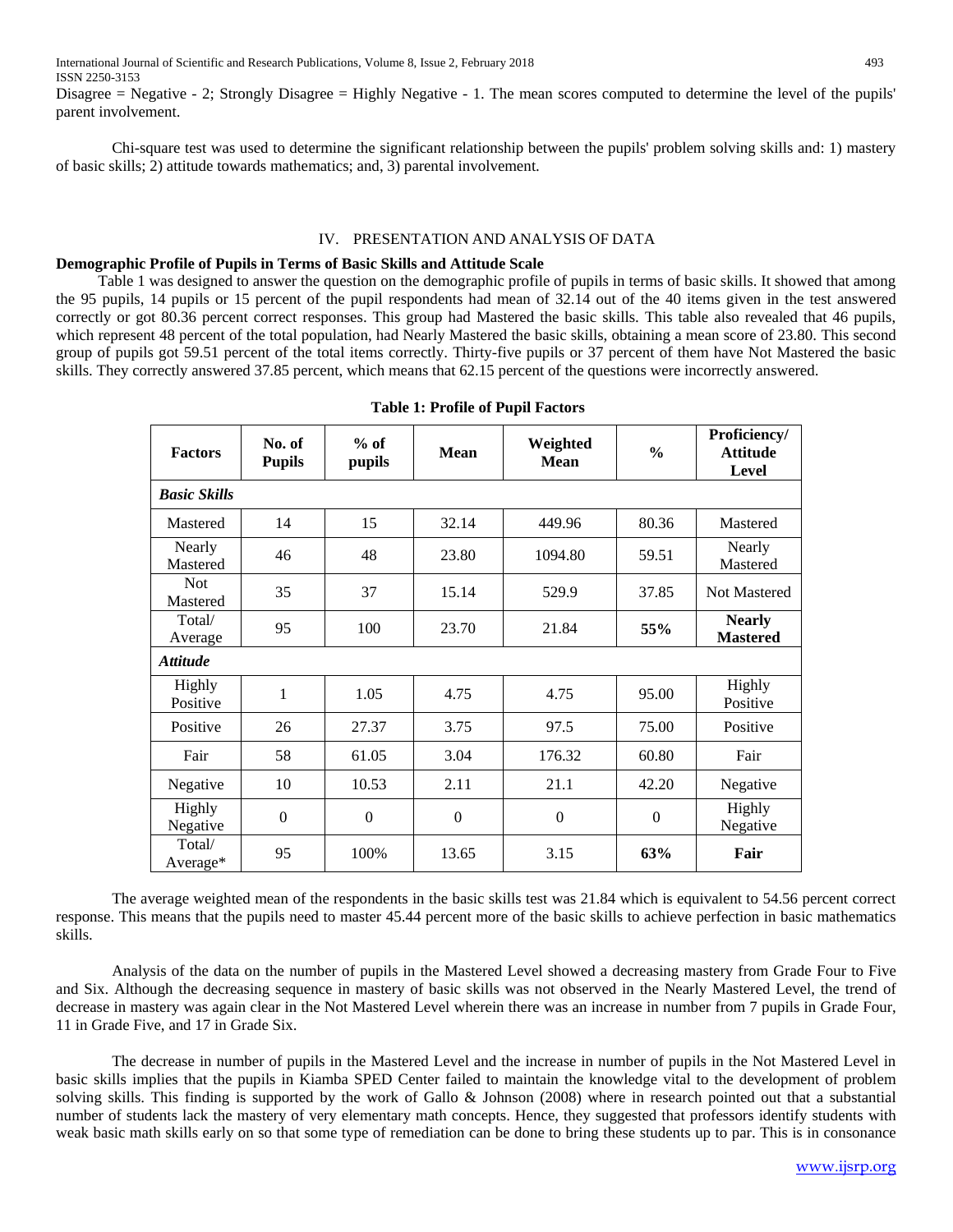with Advanced Math Success (2008) that a solid knowledge of basic arithmetic skills is the foundation on which more complicated math is built. According to Silva, Tadeo & De Los Reyes, mastery of prerequisite skills spells success and ease with which the students can hurdle the mathematical theories and computations (Silva et al. 2006).

Table 1 also shows that the average weighted mean score of the pupils' attitude towards mathematics was 3.15 which is 63 percent - Fair. Only one pupil out of the 95 respondents (1.05 percent) had a Highly Positive attitude towards the subject mathematics; 26 pupils or 27.37 percent had Positive attitude; 58 pupils or 61.05 percent had a Fair attitude; 10 pupils or 10.53 percent had a Negative attitude; and. no pupil had a Highly negative attitude towards mathematics.

This is an indication that the majority of the pupil respondents only have an average attitude towards mathematics because the greatest percentage (61.05 percent) had a Fair attitude and almost none had extremely Negative or extremely Positive attitude. This is consistent with the findings of Mohd, Mahmod, & Mohd (2011) whose research findings revealed that the level of attitude (patience, confidence and willingness) towards problem solving is medium (average). The Fair level of attitude of pupils is related to the performance level of the pupils in problem solving which is also Fair. This concurs with the study of Nicolaidou & Philippou (2003), who explored the relationship between attitude towards mathematics, self-efficacy beliefs and problem solving and achievement of fifth-grade pupils, and found significant relationship between attitude and achievement.

# **Demographic Profile of the Parents in terms of Parental Involvement in the Pupils Learning**

Table 2 shows the demographic profile of parents in terms of parental involvement. The level of involvement of the pupils' parents was 3.24, described as a Fair level of involvement of parents in the children's learning process. Positive level was reflected in the following questions on the questionnaire which asks if their mother is good in math; if their father is good in math; if the mother tells them that a person must do something carefully in order to do it well; if the mother tells them that a person must work hard in order to do something well. Item 16, wherein the father expects them to be the best pupil in math in their class was negative, which means that the father doesn't have too much expectation or doesn't demand too much from them in math.

| Item No.       | Number | Weighted Mean | Mean | Level Description |
|----------------|--------|---------------|------|-------------------|
| $\mathbf{1}$   | 95     | 335.35        | 3.53 | Positive          |
| $\overline{2}$ | 95     | 289.75        | 3.05 | Fair              |
| 3              | 95     | 327.75        | 3.45 | Fair              |
| $\overline{4}$ | 95     | 319.20        | 3.36 | Fair              |
| 5              | 95     | 323.00        | 3.40 | Fair              |
| 6              | 95     | 354.35        | 3.73 | Positive          |
| 7              | 95     | 342.00        | 3.60 | Positive          |
| 8              | 95     | 255.55        | 2.69 | Fair              |
| 9              | 95     | 357.20        | 3.76 | Positive          |
| 10             | 95     | 250.80        | 2.64 | Fair              |
| 11             | 95     | 282.15        | 2.97 | Fair              |
| 12             | 95     | 317.30        | 3.34 | Fair              |
| 13             | 95     | 295.45        | 3.11 | Fair              |
| 14             | 95     | 325.85        | 3.43 | Fair              |
| 15             | 95     | 324.90        | 3.42 | Fair              |
| 16             | 95     | 226.10        | 2.38 | Fair              |
| Total          | 1520   | 4926.70       | 3.24 | <b>FAIR</b>       |

**Table 2: Demographic Profile of Parents in terms of Parental Involvement**

This implies that the mothers of the pupil respondents are more involved in the pupils' learning process. This finding is supported by Alvaera, Bayan, & Martinez (2009) of De LaSalle University, who found out that mother involvement was significantly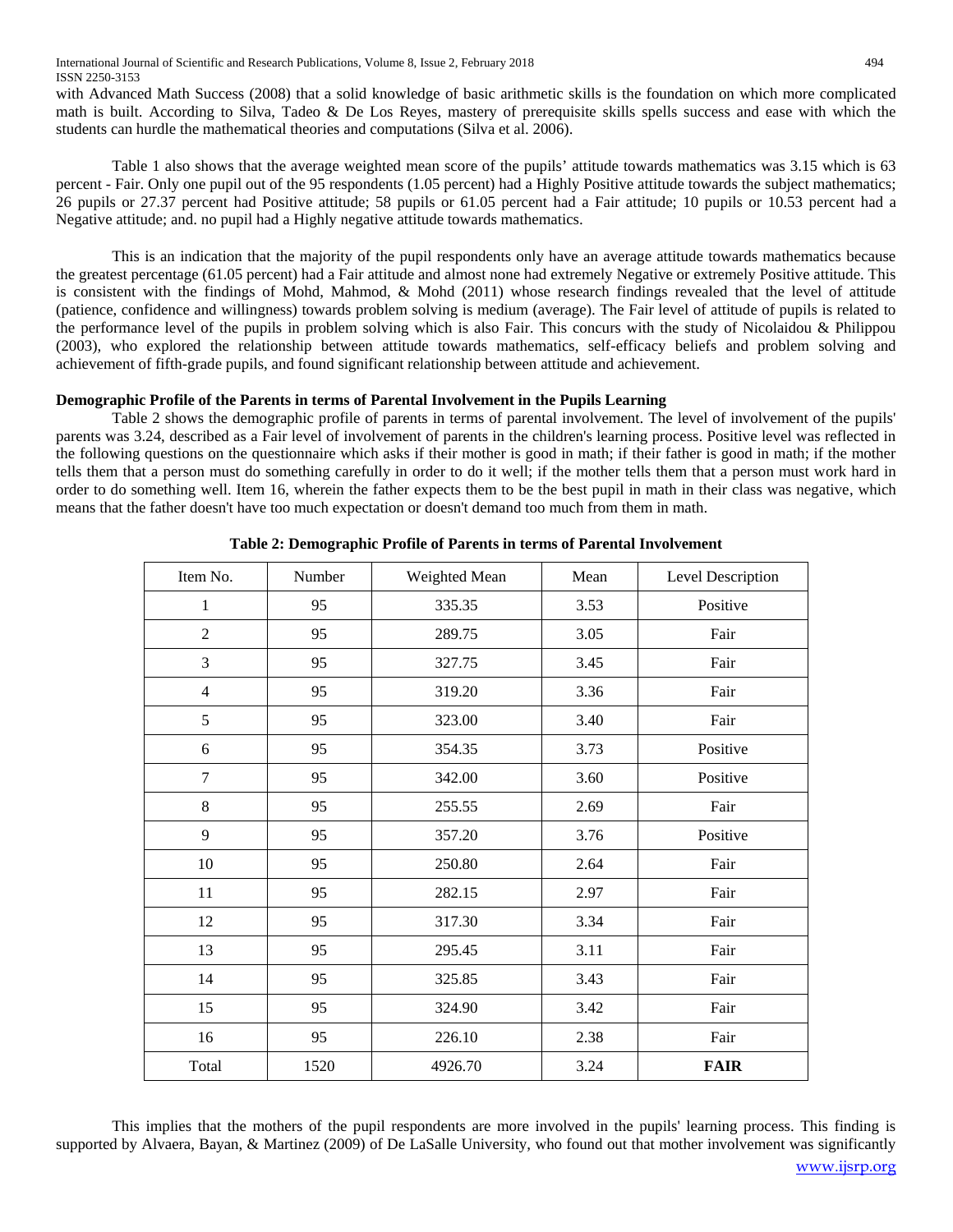International Journal of Scientific and Research Publications, Volume 8, Issue 2, February 2018 495 ISSN 2250-3153

related with the students' academic achievement. Of all the predictors of achievement used by the researchers, it was only mother involvement that had significantly predicted student achievement.

The finding is an indication that the parents are moderately involved in the mathematics learning of their children. This level of involvement contributed to the Fair level of performance of the pupils in problem solving. This is supported by Henderson & Mapp (2002), who have linked parental involvement with student benefits of higher grades and test scores.

# **Level of the Pupils Problem Solving Skills**

Table 3 shows that only 8 out of 95 pupils, which is 8.42 percent of the respondents have Mastered the problem solving skills. They had a mean score of 32.13 which means 80.32 percent of the problem solving test was correctly answered. Forty-six pupils, representing 48.42 percent of the population, Nearly Mastered the problem solving skills. They had a mean score of 23.20 which is equivalent to 58 percent correct response. The Not Mastered Level was composed of 41 pupils which is 43.16 percent of the respondents. They had a mean score of 14.56 which means 36.40 percent of their responses were correct. The average weighted mean Problem Solving Skills of the whole population studied was 20.22, which is 50.55 percent of the number of items answered. This falls under the Nearly Mastered Level. The SPED-FL Class needs mastery of at least 24.45 percent more to reach lowest mark (75 percent) in the Mastery Level as classified in National Achievement Test.

This implies that pupils of the SPED Center have a long way to go before an outstanding performance in problem solving could be achieved. This is supported by the Discussion Paper on the Enhanced K+12 Basic Education Curriculum (2010) stating that in the National Achievement Test (NAT) for Grade 6 in SY 2009-2010, the passing rate is only 69.21 percent. The NAT for high school is 46.38 percent in SY 2009-2010, a slight decrease from 47.40 percent in SY 2008-2009. The level of the Kiamba SPED Center pupils' problem solving skills is within the recorded range.

| Mastery Level       | No. of<br><b>Pupils</b> | $%$ of<br><b>Pupils</b> | Mean<br>Score | Weighted<br>Mean | $\%$  | Proficiency<br>Level             |
|---------------------|-------------------------|-------------------------|---------------|------------------|-------|----------------------------------|
| Mastered            | 8                       | 8.42%                   | 32.13         | 257              | 80.32 | Mastered                         |
| Nearly Mastered     | 46                      | 48.42%                  | 23.20         | 1067             | 58    | Nearly<br>Mastered               |
| <b>Not Mastered</b> | 41                      | 43.16%                  | 14.56         | 597              | 36.4  | <b>Not Mastered</b>              |
| Average/Total       | 95                      | 100%                    | 23.29         | 20.22            | 50.55 | <b>Nearly</b><br><b>Mastered</b> |

**Table 3: Frequency, Mean and Percentage Distribution of Demographic Profile of Pupils in terms of the Problem Solving Skills Test by Mastery Level.**

# **Relationship between the Pupils' Problem Solving Skills and the Pupil Factors**

Table 4 shows that at 0.05 level of significance and 8 degrees of freedom, with chi-square tabular value of 15.51 while the Chi-square computed value is 52.39, Hypothesis 1 is rejected. Hence, there was a significant relationship between the pupil factor and problem solving skills when analyzed according to mastery of basic skills.

The findings imply that the Nearly Mastered level of Basic skills of the pupils contributed to the Nearly Mastered level of problem solving skills. This concurs with the study of Gallo & Johnson (2008) administered a test of basic math skills and concluded that students with strong elementary math skills perform significantly better in applied contexts.

**Table 4: Computed and Tabular Chi-Square (Χ<sup>2</sup> ) Values Between Performance Level of Pupils in Problem Solving Test and the Pupil Factors**

| Pupil Factor        | df | $X^2$ Computed | $X^2$ Tabular | Decision       |
|---------------------|----|----------------|---------------|----------------|
| <b>Basic Skills</b> |    | 52.39          | 15.51         | $H01$ Rejected |
| Attitude            | 16 | 62.59          | 26.30         | $H02$ Rejected |

Likewise, Table 4 presents that at 0.05 level of significance and degrees of freedom of 16, the chi-square tabular value is 26.30. The computed value is 62.59. The computed value is greater than the tabular value, therefore,  $H_0$ 2 was rejected. There was a significant relationship between pupil factor and problem solving skills when analyzed according to attitude.

The findings indicate that the Fair attitude of the respondents had a significant relationship with the Nearly Mastered level of problem solving skills. This is supported by the study of Tella (2007) who investigated the impact of motivation on students' school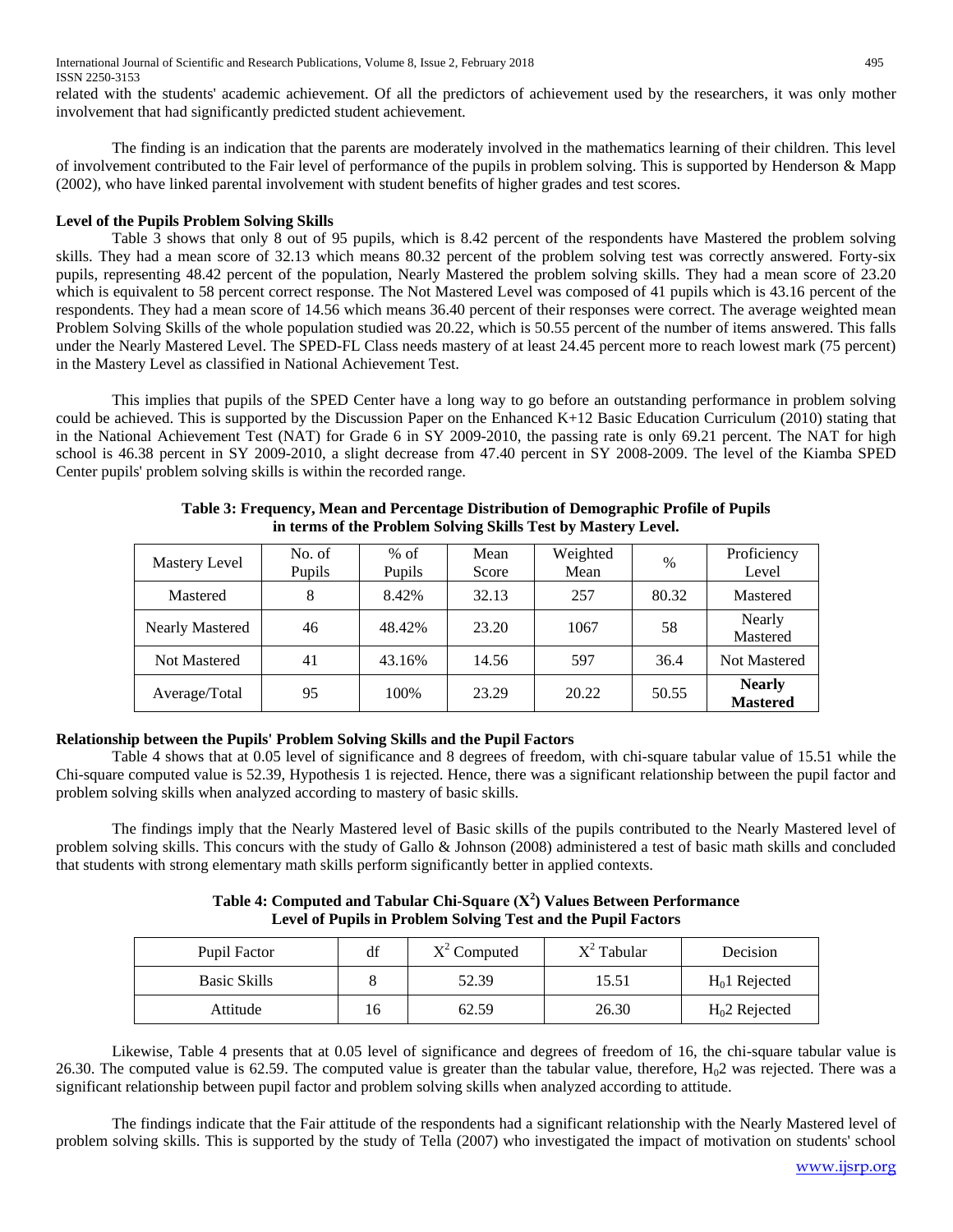International Journal of Scientific and Research Publications, Volume 8, Issue 2, February 2018 496 ISSN 2250-3153

academic achievement in mathematics in secondary schools. The result indicates significant difference when extent of motivation was taken as variable of interest on academic achievement in mathematics based on the degree of their motivation.

# **Relationship between the Pupils' Problem Solving Skills and the Parent Factor**

From Table 5, at 0.05 level of significance and degrees of freedom of 16, the Chi-square tabular value was 26.30. The computed value is 40.69. Therefore, there is a significant relationship between the parent factors and problem solving skills when analyzed according to Parental Involvement thus null hypothesis 3 is rejected.

The results indicate the significant relationship between the Fair level of Parental Involvement and the Nearly Mastered level of problem solving skills of the pupils. This is consistent with the findings of Cai (2003) who examined the relationship between parental involvement and students' mathematical problem-solving performance. The results of this study support the argument, is a statistically significant predictor of their children's mathematics achievement. Also, Deutscher & lbe's (2004) project examined the role that parent involvement has on 7<sup>th</sup> through 11<sup>th</sup> graders in a large rural area in Southern California and concluded that Parent involvement is important variable that positively influences children's education.

**Table 5: Computed and Tabular Chi-Square (X<sup>2</sup> ) Values Between the Performance Level of Pupils in Problem Solving Test and the Parent Factors.**

| Parent Factor        | df | $X^2$ Computed | $X^2$ Tabular | Decision        |
|----------------------|----|----------------|---------------|-----------------|
| Parental Involvement | 16 | 40.69          | 26.30         | $H0$ 3 Rejected |

#### V. SUMMARY OF FINDINGS

The following are the findings based on the data gathered and presented in this study.

The overall mean score of the respondents in Basic Skills was 21.84 which classified as Nearly-Mastered Level and Proficiency of 55 percent. The Chi-square test disclosed a significant relationship between the pupils' mastery of basic skills and their problem solving skills. The null hypothesis is rejected; there is a significant relationship between the problem solving skills of pupils and mastery of mathematics basic skills.

The mean score of pupils' attitude was 3.15 which classified as Fair. The finding of the study showed that the attitude of pupils towards the subject mathematics had a significant relationship with their problem solving skills. This means that positive attitude will result in better problem solving skills.

H02, which states that there is no significant relationship between the problem solving skills and the attitude of pupils towards mathematics, was rejected. Positive attitude towards mathematics was necessary to increase the level of performance of the pupils in problem solving.

The finding shows that the level of parental involvement in the pupils' learning was Fair. Chi-square test disclosed that the problem solving skills of the pupils were not significantly affected by the parents factor when analyzed according to parental involvement;  $H<sub>0</sub>3$  was rejected.

# VI. CONCLUSION

On the light of the findings established, the following are the conclusions formulated:

- 1. The proficiency level of the pupils in terms mastery of basic skills was on the Nearly-Mastered Level.
- 2. The attitude level of the pupils towards mathematics was Fair.
- 3. The parents' profile in terms or parental involvement was Fair.
- 4. The pupils' problem solving skills was on the Nearly-Mastered Level.
- 5. There was a significant relationship between the pupils' mastery of basic skills and their problem solving skills.
- 6. There was a significant relationship between the pupils' attitude towards mathematics and their problem solving skills.
- 7. There was a significant relationship between parental involvement and the pupils' problem solving skills.

#### **REFERENCES**

<sup>[1]</sup> Alvaera, A. & Bayan, M. & Martinez, D. (2009, September). Teaching Approach, perceived parental involvement and autonomy as predictors of achievement. The International Journal of Research and Review, Vol.1 Retrieved August 14, 2011 from http://joumalo freesearchandreview.books.officelive.com/Documents/article3v1.pdf

<sup>[2]</sup> Angay, M. E. (1998). Difficulties in solving fractions encountered by the grade six pupils in Tubod East District, Malingao, Tubod Lanao del Norte, SY 1997- 1998. Unpublished master's thesis, MSU-IIT, School of Graduate Studies.